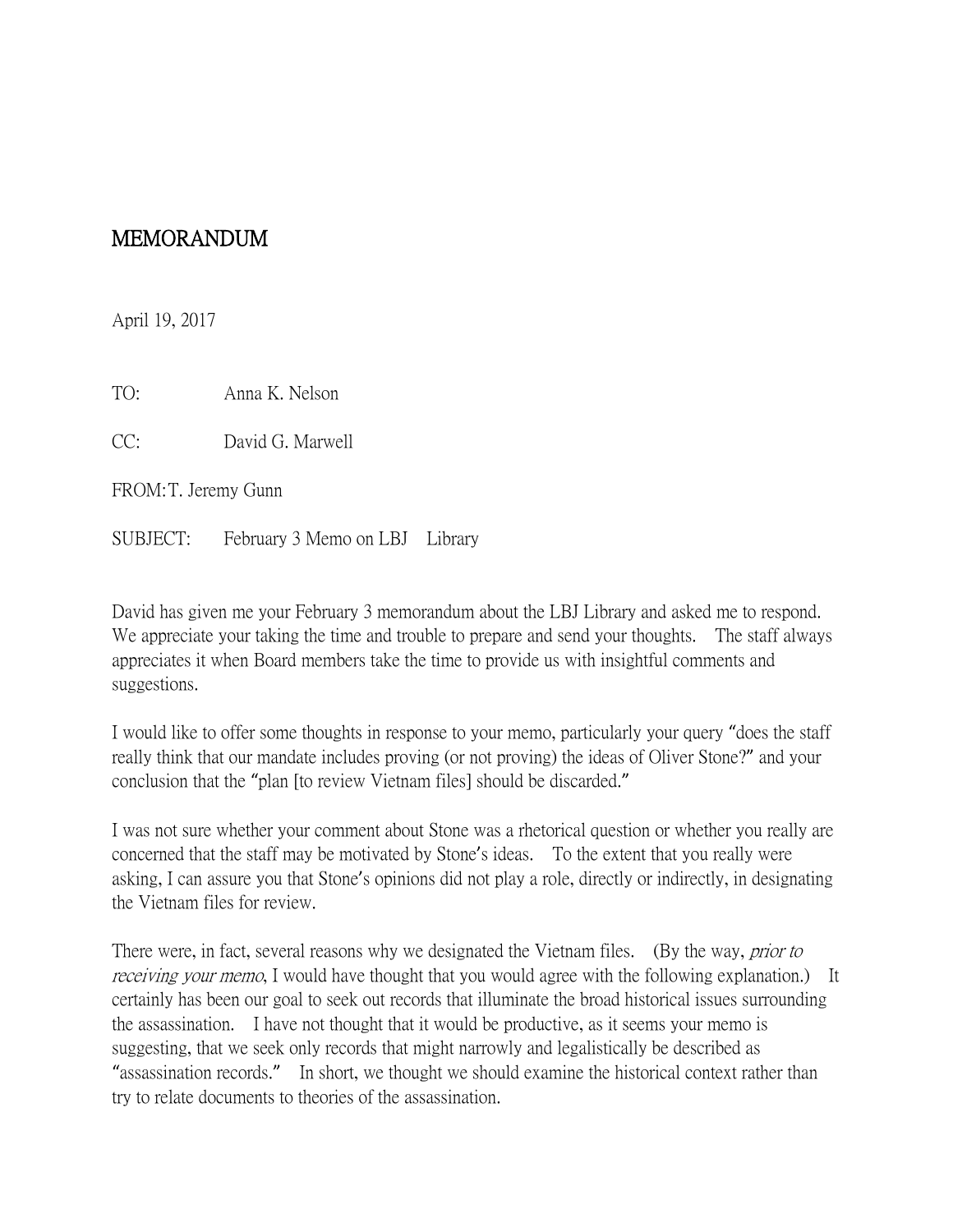To be more specific, we designated the Vietnam files for two principal reasons. The first reason was to determine whether there are still-classified documents that would help to reveal whether the assassination of President Kennedy had an effect on what is probably the most important foreign policy issue since World War II: the Vietnam War. As you know, far better than I, the question whether JFK would have made the same decisions in Vietnam as LBJ was a contested issue long before Oliver Stone made his movie. Robert McNamara, in his recent book, finally addressed the issue in print. (He, by the way, personally recommended to me that we attempt to secure and declassify records that would illuminate this important historical question. Other members of the public also have urged us to review Vietnam records.<sup>[1](#page-1-0)</sup> ) John Newman's JFK and Vietnam -- which was written before the Stone film (and before Newman became interested in the Kennedy assassination), makes his argument that there was a significant difference between the positions of the two Presidents and his argument is based upon analysis of NSAMs, records from the Honolulu Conference, and other records of the type for which we have requested access.

It is my *personal* opinion that Newman "over reads" the texts and that they do not support the weight of analysis that he gives them. (I would be interested in your recommending any good reviews or criticisms of the Newman book.) But in the course of examining Vietnam documents at the JFK Library, I have been struck by the significant differences in how JFK approached the issue in November of 1963 and how LBJ spoke of it in December. JFK's references to Vietnam were couched in terms of uncertainty and he seems to have been deeply ambivalent about what should be done. Thus Newman, to my mind, is incorrect in concluding that JFK had decided to effect a total withdrawal. LBJ, however, had no ambivalence. From the very beginning, he used the term "win" to describe strategy for Vietnam. I am unaware of JFK's having employed that term with respect to the role of the US. LBJ used it in his first cabinet meeting and repeatedly thereafter. To me, this is an important historical issue that is directly relevant to the Kennedy assassination. I think that any steps that the Board can reasonably take to illuminate the positions of the two men should be considered a significant contribution to the historical record.

<span id="page-1-0"></span> $\overline{\phantom{a}}$ <sup>1</sup>I am attaching a copy of a letter from Professor Galbraith at the University of Texas. We had prepared a draft response stating that we would be reviewing Vietnam records, but I will hold back our response until this issue is resolved.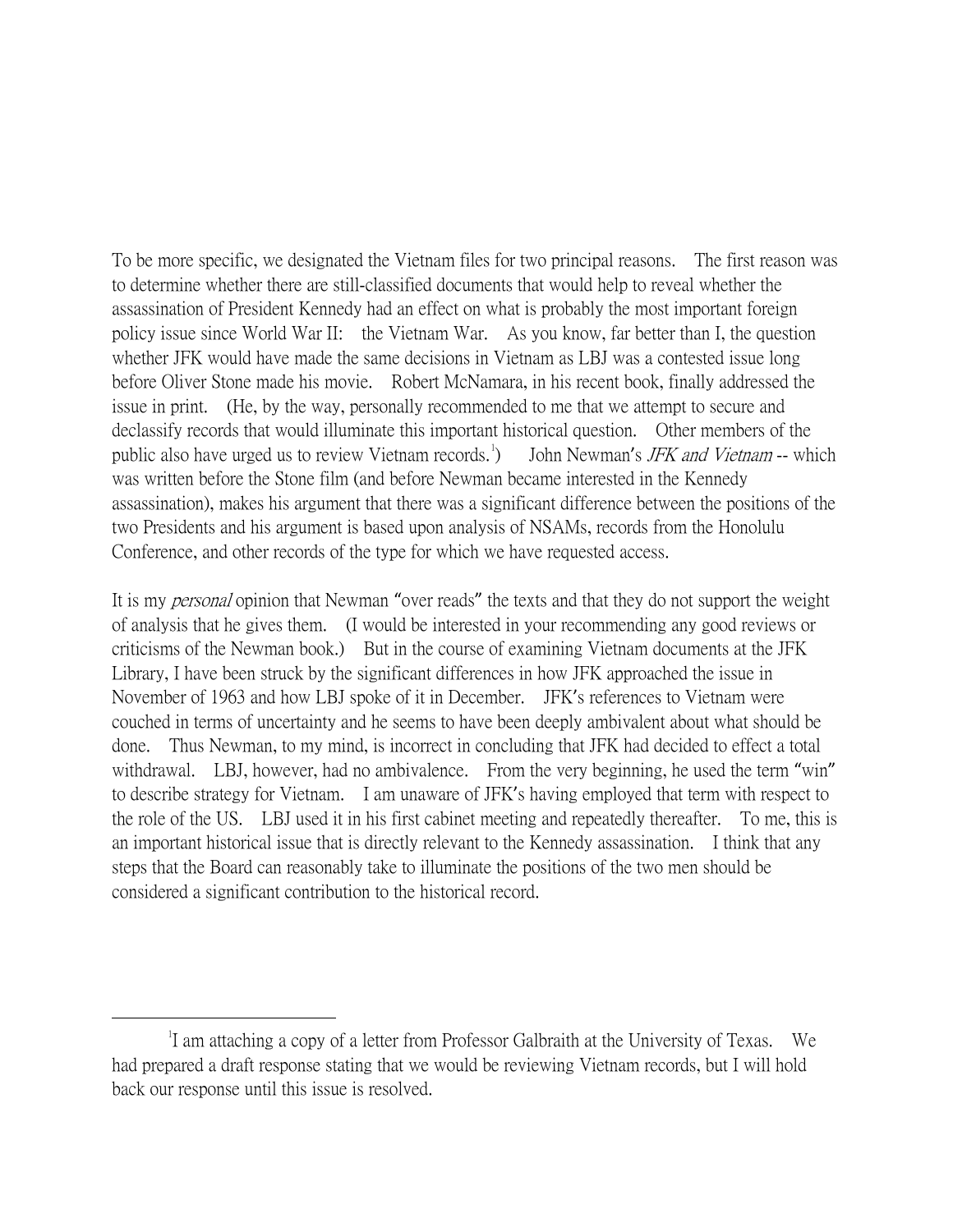Memorandum to Anna K. Nelson February 7, 1997 Page 3

The second reason was to seek any possible records related to the assassination of Diem. It was not clear from your memo whether you had considered this issue or not. I seem to recall (though I haven't gone back to check), that Stone does mention the Diem assassination. For me, however, I think that we should pursue it regardless of what Stone says. As I recall from the last meeting, you raised -- correctly I thought -- questions about assassination attempts against Lumumba. Although there are differences, at least as the record now states, between the CIA's alleged role in the Lumumba and Diem assassinations, I would not think that it is appropriate to let our current understanding of the record affect what records we review.<sup>[2](#page-2-0)</sup> If you disagree, I would be interested in hearing your views.

\* \* \* \*

In addition to this general response to your memo, let me suggest a few more specific points that you may wish to consider.

First, the only Vietnam records that we would be reviewing are those that: (a) are still classified, (b) pertain to major policy issues or the Diem assassination, and (c) are within a relatively narrow time-frame (1962-65). With the government-wide declassification efforts on Vietnam, it is our presumption that there will in fact be relatively few records that we will need to review. Moreover, it should be clear, we would be reviewing the files only for the purpose of determining whether they contain assassination records. Thus I do not anticipate a major expenditure of time, but I would not know for sure until looking at the files.

Second, it has been our understanding that the Board wanted the staff to identify records that would help enhance the historical understanding of the assassination. This is why we have pursued records related to Cuba, Mongoose, and organized crime. These records have not been pursued to prove or disprove theories -- but to give a documentary context to the assassination. If you think that these broader contextual issues should not be part of the Board's mandate, I think it would be better to raise the issue before the Board as a whole and to consider narrowing the Board's guidelines on what constitute assassination records.

Third, and related to the second, we had understood (perhaps incorrectly) that the Board was pleased that we had been able to obtain declassification of a broad range of Cuba records at the JFK Library.

<span id="page-2-0"></span> $\overline{\phantom{a}}$   $\overline{\phantom{a}}$   $\overline{\phantom{a}}$   $\overline{\phantom{a}}$  $^{2}$ As an aside, Evelyn Lincoln, in a manuscript that will be released shortly by the JFK Library, draws an indirect link between the Diem assassination and the JFK assassination.